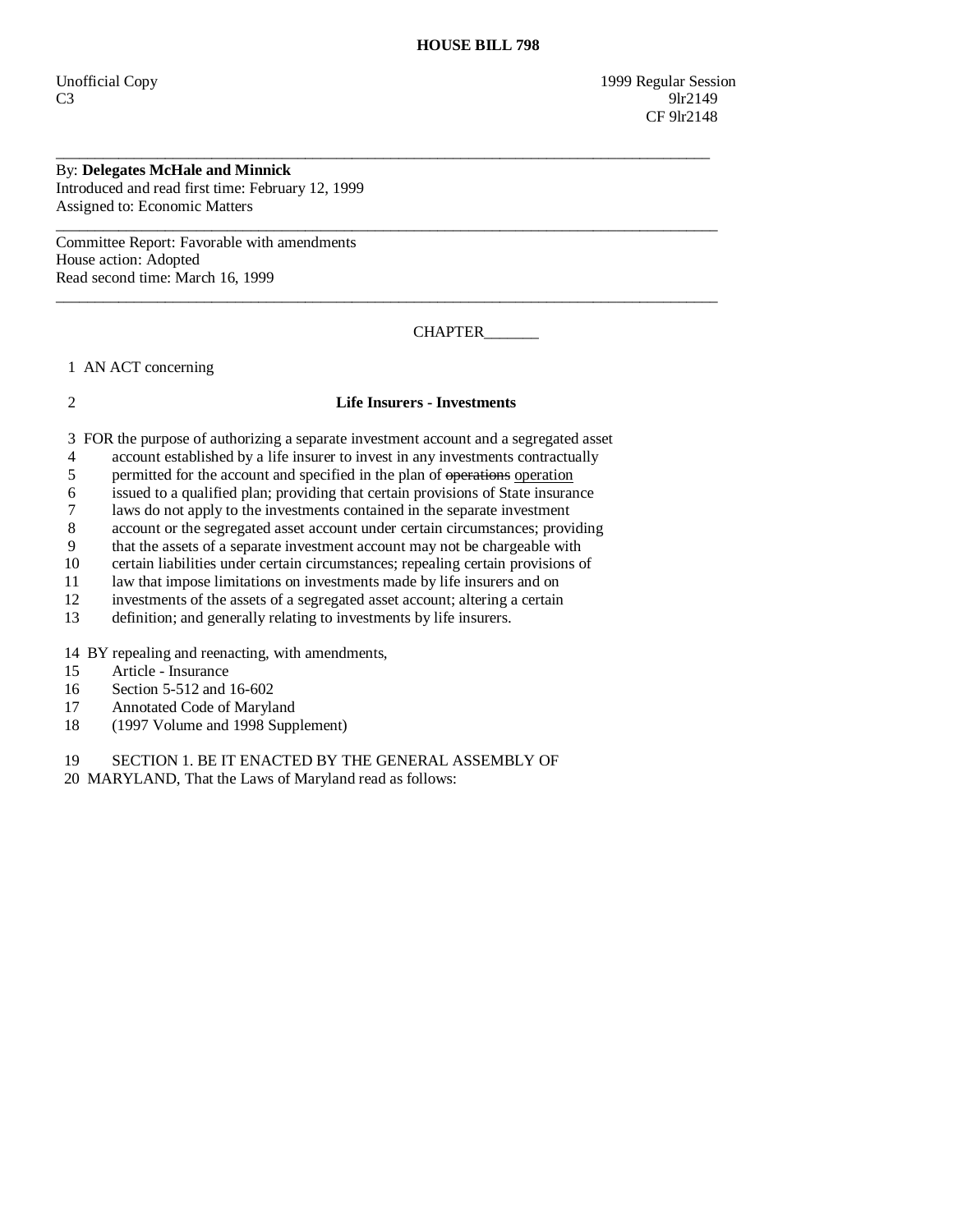| $\mathbf 2$  | <b>HOUSE BILL 798</b>                                                                                                                                                                                                                                                                                                                                                                                                                                                                                                                           |  |  |
|--------------|-------------------------------------------------------------------------------------------------------------------------------------------------------------------------------------------------------------------------------------------------------------------------------------------------------------------------------------------------------------------------------------------------------------------------------------------------------------------------------------------------------------------------------------------------|--|--|
| $\mathbf{1}$ | <b>Article - Insurance</b>                                                                                                                                                                                                                                                                                                                                                                                                                                                                                                                      |  |  |
|              | 2 5-512.                                                                                                                                                                                                                                                                                                                                                                                                                                                                                                                                        |  |  |
| 3            | In this section, "qualified plan" means a pension, retirement, or<br>(a)<br>4 profit-sharing plan or agreement that meets the requirements for qualification under<br>5 § 401 or § 403 of the United States Internal Revenue Code or any corresponding<br>6 provisions of prior or subsequent federal revenue laws.]                                                                                                                                                                                                                            |  |  |
| 7            | (A)<br>IN THIS SECTION, "QUALIFIED PLAN" MEANS A PENSION, RETIREMENT, OR<br>8 PROFIT-SHARING PLAN OR AGREEMENT THAT:                                                                                                                                                                                                                                                                                                                                                                                                                            |  |  |
| 9            | MEETS THE REQUIREMENTS FOR QUALIFICATION UNDER § 401, § 403,<br>(1)<br>10 OR § 414 OF THE UNITED STATES INTERNAL REVENUE CODE OR ANY<br>11 CORRESPONDING PROVISIONS OF PRIOR OR SUBSEQUENT FEDERAL REVENUE LAWS;<br>12 AND                                                                                                                                                                                                                                                                                                                      |  |  |
| 13           | IS AN ACCREDITED INVESTOR AS DEFINED IN REGULATION D OF THE<br>(2)<br>14 SECURITIES ACT OF 1933 OR ANY CORRESPONDING PROVISIONS OF PRIOR OR<br>15 SUBSEQUENT FEDERAL LAWS.                                                                                                                                                                                                                                                                                                                                                                      |  |  |
| 16           | This section applies only to the establishment or operation of<br>(b)<br>(1)<br>17 separate investment accounts by life insurers for the funding of qualified plans.                                                                                                                                                                                                                                                                                                                                                                            |  |  |
| 18           | (2)<br>This section does not apply to:                                                                                                                                                                                                                                                                                                                                                                                                                                                                                                          |  |  |
| 19           | amounts contributed by an employee or other participant in a<br>(i)<br>20 qualified plan who is entitled to retirement or other incidental benefits under the<br>21 qualified plan; or                                                                                                                                                                                                                                                                                                                                                          |  |  |
| 22           | amounts that have been applied to purchase or provide<br>(i)<br>23 retirement or other incidental benefits under a policy or contract of the life insurer.                                                                                                                                                                                                                                                                                                                                                                                      |  |  |
|              | 24<br>A life insurer may allocate to one or more separate investment accounts in<br>(c)<br>25 accordance with a written agreement any amounts paid to the life insurer in<br>26 connection with a qualified plan that are to be invested by the life insurer in<br>27 accordance with the agreement and applied to the purchase of guaranteed income<br>28 benefits under the life insurer's individual or group policies or annuity contracts or to<br>29 provide other guaranteed benefits incidental to those policies or annuity contracts. |  |  |
| 30           | Any income and gains and losses, realized or unrealized, on each<br>(d)<br>31 investment account shall be credited to or charged against the amounts allocated to<br>32 the account in accordance with the agreement without regard to other income, gains,<br>33 or losses of the life insurer.                                                                                                                                                                                                                                                |  |  |
| 34           | (1)<br>(e)<br>Amounts allocated to separate investment accounts and<br>35 accumulations on the accounts may be invested and reinvested in any class of<br>36 investments authorized under this article as life insurance reserve investments.                                                                                                                                                                                                                                                                                                   |  |  |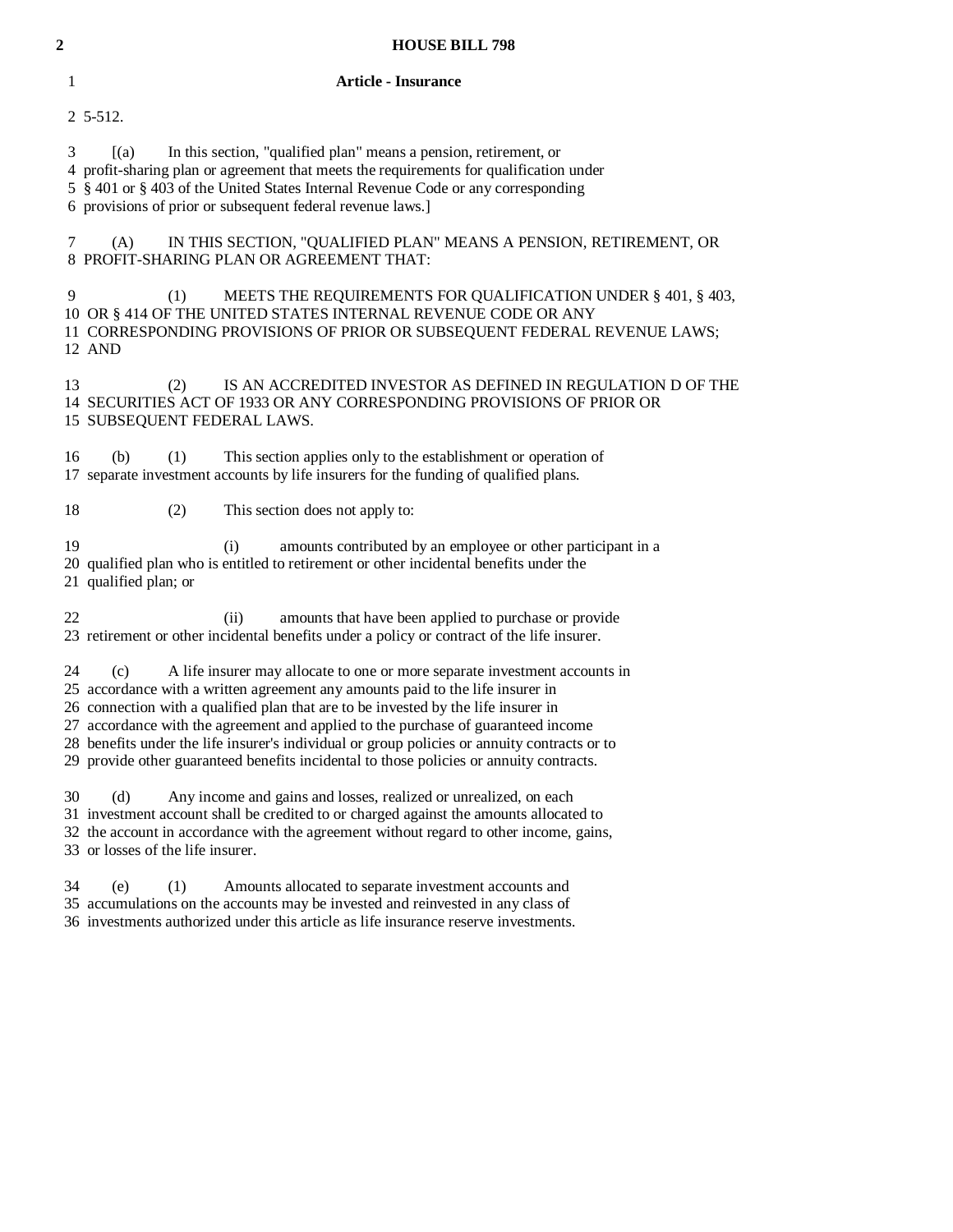## **3 HOUSE BILL 798**

 1 (2) Preferred and common stock investments of amounts allocated to 2 separate investment accounts may not be included in applying the 10% limitations on 3 investments under § 5-511(f) of this subtitle.

 4 [(3) A life insurer may not invest more than the greater of \$10,000 or 10% 5 of any one separate investment account in the stock or shares of any one corporation, 6 mutual fund, or investment company.]

 7 (3) A SEPARATE INVESTMENT ACCOUNT MAY INVEST IN ANY 8 INVESTMENTS CONTRACTUALLY PERMITTED FOR THE SEPARATE INVESTMENT 9 ACCOUNT AND SPECIFIED IN THE PLAN OF OPERATIONS OPERATION ISSUED TO A 10 QUALIFIED PLAN, AND THE RESTRICTIONS, LIMITATIONS, AND OTHER PROVISIONS 11 OF THIS ARTICLE RELATING TO INVESTMENTS SHALL NOT APPLY TO THE 12 INVESTMENTS CONTAINED IN THE SEPARATE INVESTMENT ACCOUNT, PROVIDED 13 THAT PRIOR TO DELIVERY OR ISSUANCE FOR DELIVERY IN THE STATE, THE FORM OF 14 THE POLICY OR ANNUITY CONTRACT AND THE PLAN OF OPERATIONS OPERATION 15 HAS BEEN FILED WITH AND APPROVED BY THE COMMISSIONER.

 16 (f) Unless a life insurer limits its liability under the guarantee to the interest 17 of the contract holder in the investments, a life insurer may not guarantee:

18 (1) the value of amounts allocated to a separate investment account; or

 19 (2) the value of investments of the amounts allocated to the separate 20 investment account or the income from the investments.

 $21$  (g) (1) A life insurer owns the amounts that the life insurer allocates to a 22 separate investment account under this section.

 23 (2) A life insurer may not be or hold itself out to be a trustee of the 24 amounts allocated to the separate investment account.

 25 (3) TO THE EXTENT PROVIDED UNDER THE APPLICABLE CONTRACTS, 26 THE PART OF THE ASSETS OF THE SEPARATE INVESTMENT ACCOUNT EQUAL TO THE 27 RESERVES AND OTHER CONTRACT LIABILITIES WITH RESPECT TO THE ACCOUNT 28 MAY NOT BE CHARGEABLE WITH LIABILITIES ARISING OUT OF ANY OTHER BUSINESS 29 THAT THE INSURER MAY CONDUCT.

30 (h) At all times, the investments and liabilities of each separate investment

31 account shall be clearly identifiable and distinguishable on the books of the life

32 insurer from other investments and liabilities of the life insurer.

33 (i) Unless the Commissioner approves, a life insurer may not transfer by sale,

34 exchange, substitution, or otherwise from one investment account to another

35 investment account an investment in any separate investment account or in the

36 general investment account of the life insurer.

 37 (j) (1) In connection with the allocation of investments or expenses or in any 38 other manner, a life insurer may not discriminate unfairly between: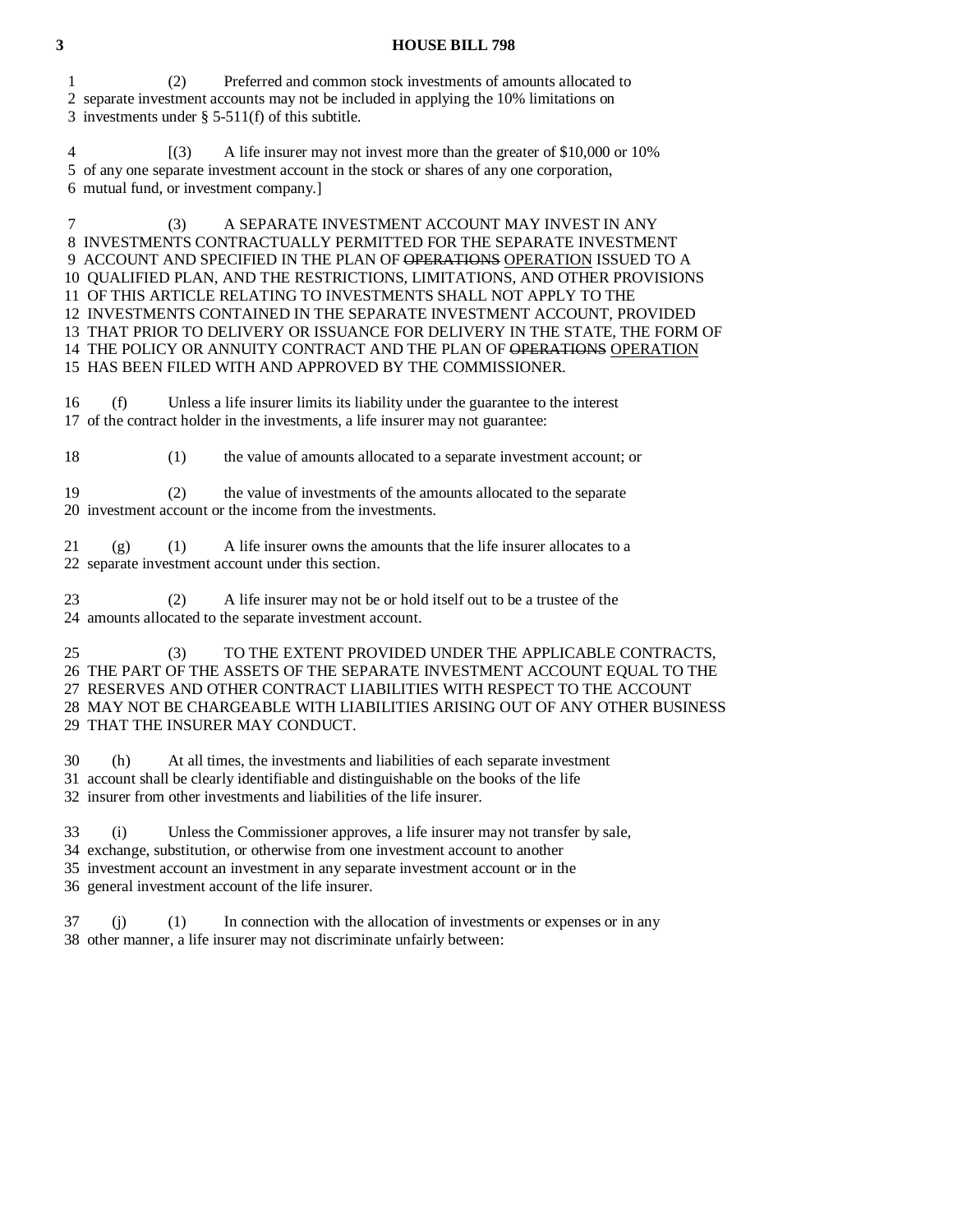| 4 | <b>HOUSE BILL 798</b>                                                                                                                                                                                        |                                                              |  |  |
|---|--------------------------------------------------------------------------------------------------------------------------------------------------------------------------------------------------------------|--------------------------------------------------------------|--|--|
|   | 1<br>(i)<br>separate investment accounts; or                                                                                                                                                                 |                                                              |  |  |
|   | $\overline{c}$<br>(ii)<br>3 investment account.                                                                                                                                                              | a separate investment account and the life insurer's general |  |  |
|   | This subsection does not require a life insurer to follow uniform<br>4<br>(2)<br>5 investment policies for its accounts.                                                                                     |                                                              |  |  |
|   | Investments made with respect to separate investment accounts shall be<br>6<br>(k)<br>7 valued for the purpose of any valuation required by this article:                                                    |                                                              |  |  |
|   | 8<br>at the market value of the investment on the date of the valuation; or<br>(1)                                                                                                                           |                                                              |  |  |
|   | 9<br>if there is no readily available market, in accordance with the terms<br>(2)<br>10 of the written agreement referred to in subsection (c) of this section.                                              |                                                              |  |  |
|   | 11 16-602.                                                                                                                                                                                                   |                                                              |  |  |
|   | Except as provided in paragraphs $(2)$ and $(3)$ of this subsection, the<br>12<br>$\lceil (1) \rceil$<br>(a)<br>13 investments of a segregated asset account are subject to the provisions of this article.] |                                                              |  |  |
|   | 14<br>(1)                                                                                                                                                                                                    | A SEGREGATED ASSET ACCOUNT MAY INVEST IN ANY INVESTMENTS     |  |  |
|   | 15 CONTRACTUALLY PERMITTED FOR THE SEGREGATED ASSET ACCOUNT AND                                                                                                                                              |                                                              |  |  |
|   | 16 SPECIFIED IN THE PLAN OF OPERATIONS ISSUED TO A QUALIFIED PLAN, AS DEFINED                                                                                                                                |                                                              |  |  |
|   | 17 IN § 5-512(A) OF THIS ARTICLE, AND THE RESTRICTIONS, LIMITATIONS, AND OTHER                                                                                                                               |                                                              |  |  |
|   | 18 PROVISIONS OF THIS ARTICLE RELATING TO INVESTMENTS SHALL NOT APPLY TO                                                                                                                                     |                                                              |  |  |
|   | 19 THE INVESTMENTS CONTAINED IN THE SEGREGATED ASSET ACCOUNT, PROVIDED                                                                                                                                       |                                                              |  |  |
|   | 20 THAT PRIOR TO DELIVERY OR ISSUANCE FOR DELIVERY IN THE STATE, THE FORM OF                                                                                                                                 |                                                              |  |  |
|   | 21 THE POLICY OR ANNUITY CONTRACT AND THE PLAN OF OPERATIONS OPERATION                                                                                                                                       |                                                              |  |  |

22 HAS BEEN FILED WITH AND APPROVED BY THE COMMISSIONER.

 23 (2) Preferred and common stock investments of amounts allocated to a 24 segregated asset account may not be included in applying the 10% limitations under 25 § 5-511(f) of this article.

26 [(3) Up to 25% of the assets of a segregated asset account may be invested 27 in nondividend paying stock if the issuer of the stock has not had a net operating loss:

28 (i) in more than 2 of its 12 fiscal quarters immediately preceding 29 the date of purchase of the stock; or

 30 (ii) in more than 2 of its fiscal quarters from the date of its 31 incorporation if it has not been incorporated for at least 3 years before the date of 32 purchase of the stock.]

 33 (b) The investments of a segregated asset account shall comply with the 34 regulations of the Commissioner.

 35 (c) To the extent provided under the applicable contracts, the part of the 36 assets of a segregated asset account equal to the reserves and other contract liabilities